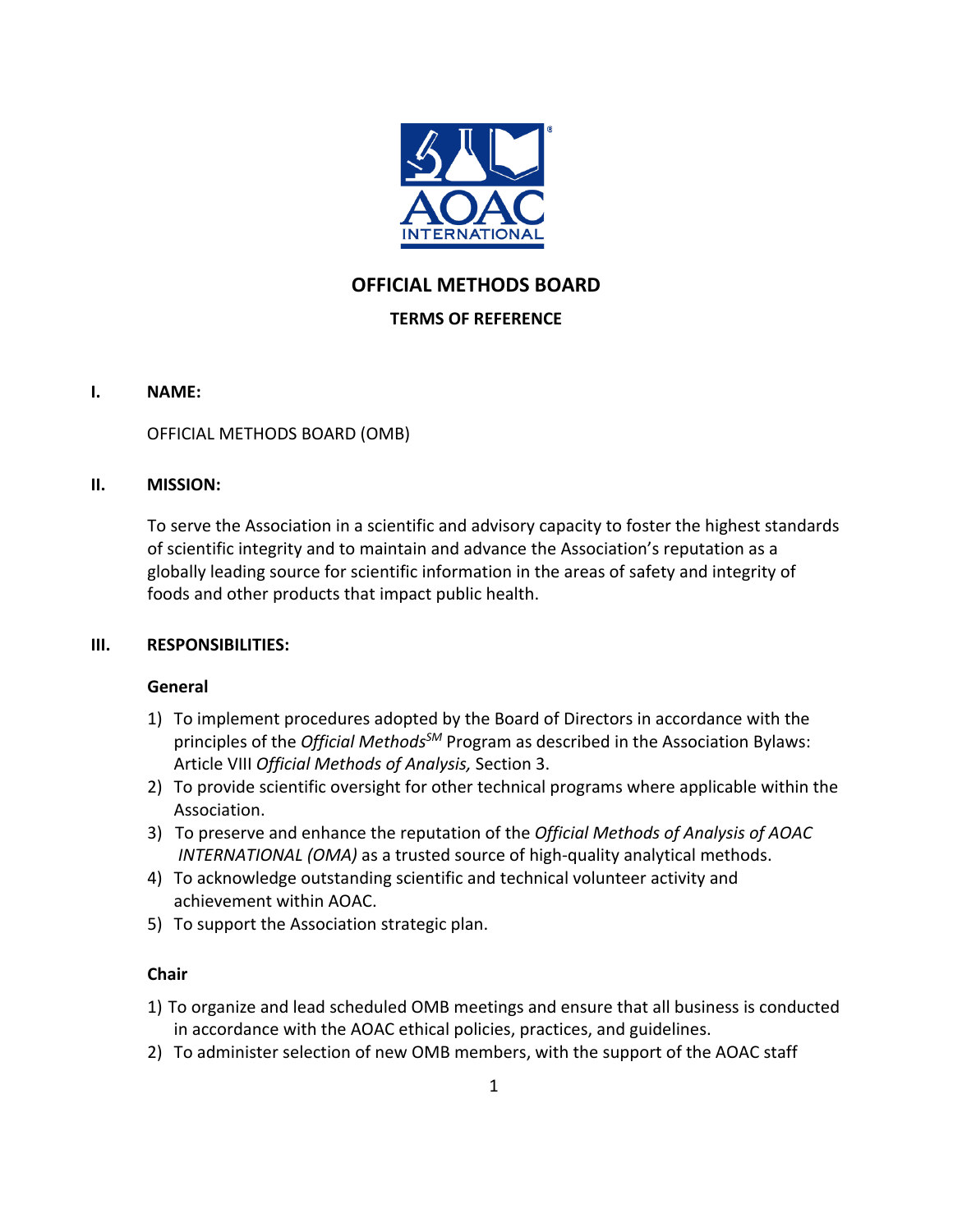liaison according to the *Process for Selecting Members of the Official Methods Board*.

- 3) To ensure that all new OMB members are introduced to, understand, and follow the guidelines for the operation of the OMB and their role and responsibilities (i.e., participation in meetings and the associated work of the OMB, including ad hoc tasks).
- 4) To appoint and dissolve working groups, sub-committees, and task forces as needed.

#### **Chair-elect and Past-chair**

1) To provide support for the activities of the Chair, with the Chair-elect discharging the duties of Chair if she/he is unavailable for any reason.

#### **IV. COMPOSITION AND ORGANIZATION:**

- 1) The OMB shall consist of a Chair, Chair-elect, Past-chair, Chair of the Committee on Safety, Chair of the Committee on Statistics, and up to 13 additional members. All members of the OMB shall be members of AOAC INTERNATIONAL.
- 2) The OMB represents the membership of AOAC INTERNATIONAL, and as such the composition of the OMB should reflect that of the membership of the Association. The membership of the OMB shall not be dominated by any single interest and shall be composed of members representing a balance of scientific expertise from a diverse range of international commercial, government, and academic sectors.
- 3) A quorum of the OMB shall be a minimum of two-thirds of the members present for a meeting.
- 4) The decisions of the OMB shall be based on the total number of the OMB members, in which a majority (> 50%) of the total OMB membership is required to pass a motion.
- 5) The Chair shall be appointed by the AOAC President for a 3-year term.
- 6) All members of the OMB are recommended by the Chair and appointed by the President.
- 7) The Chair-elect shall be selected according to the procedures outlined in the *Process for Selecting the Chair-elect of the Official Methods Board* guidance document.
- 8) The Chair-elect will serve up to 3 years immediately prior to the commencement of his/her term as Chair. The Past-chair may serve up to 3 years, commencing immediately after his/her term as Chair. The terms of Chair-elect, Chair, and Past-chair are independent of any time previously served as an OMB member, however OMB membership expires upon completion of the term as Past-chair.
- 9) Members shall serve for a term of 3 years and may be reappointed for one additional 3-year term. A term on the OMB need not be served in an unbroken sequence provided the total term as an OMB member is limited to 6 years. Under exceptional circumstances, OMB members whose 6-year membership has expired may be appointed by the AOAC President on an *ad hoc* basis for an additional 1-year term at the recommendation of the Chair and with the approval of the President.
- 10)New members shall be selected according to the procedures outlined in the *Process for*